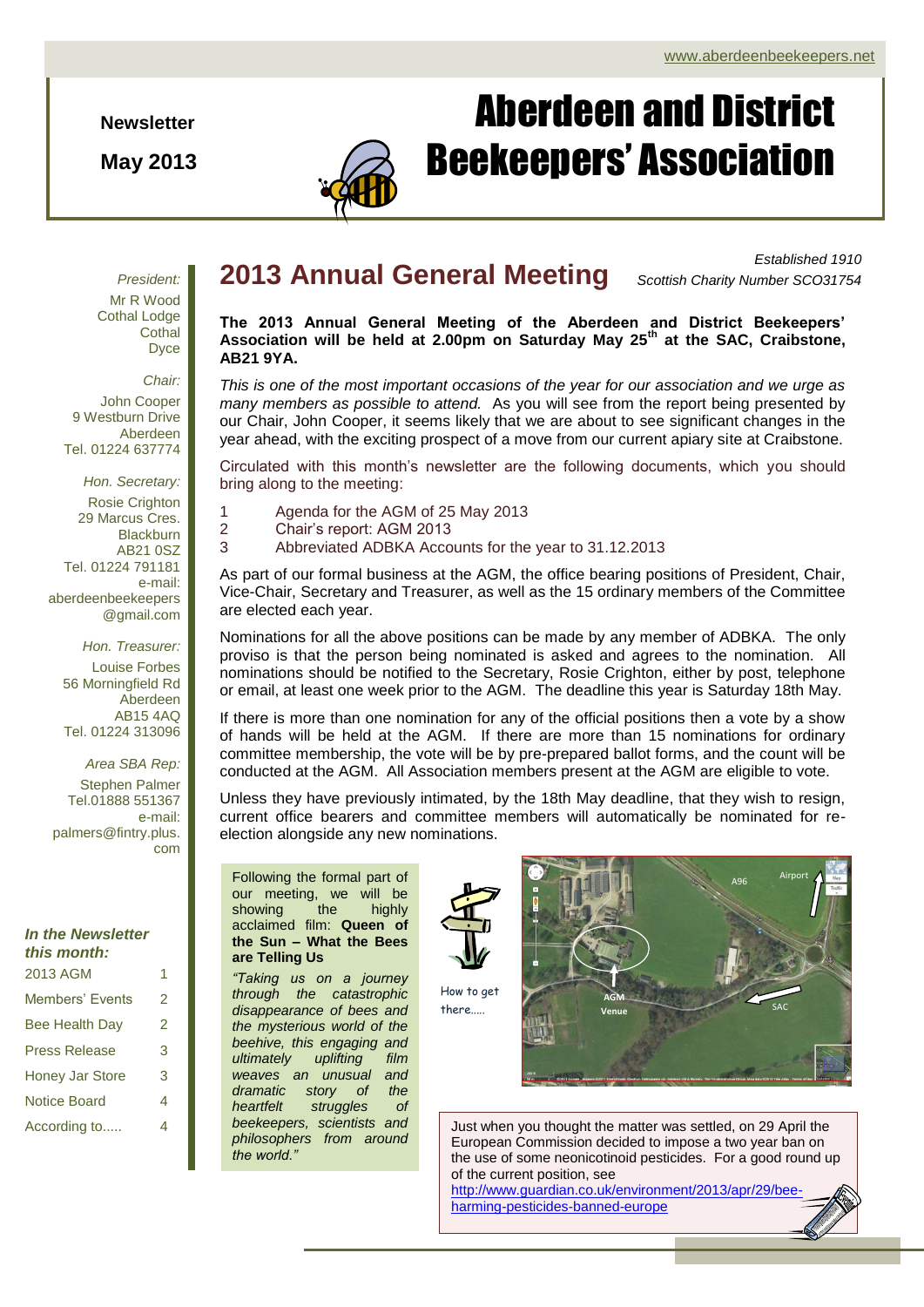# Page 2 of 4 ADBKA Newsletter

# Members' Events Members' Events

## **APIARY DEMONSTRATION: DEALING WITH OIL SEED RAPE** Saturday 11 May at 2.00pm Fintry Schoolhouse

Fintry Turriff AB53 5RN

## **SBA NUCLEUS CREATION WORKSHOP**

8 June 2013

Moray BKA Apiary

Contact Tony Harris at [tonyharris316@btinternet.com](mailto:tonyharris316@btinternet.com)

*NB - £20 fee to cover costs*

## **ABERDEEN AND DISTRICT BEEKEEPERS' ASSOCIATION ANNUAL GENERAL MEETING**

Saturday 25 May at 2.00pm SAC, Craibstone, AB21 9YA

## **APIARY DEMONSTRATION:**

## **GENERAL INSPECTION AND THINKING SWARM CONTROL**

Saturday 15 June at 2.00pm Association Apiary, SAC, Craibstone, AB21 9YA

## **APIARY DEMONSTRATION: DISEASE MANAGEMENT AND DEMONSTRATION OF 'SHOOK SWARM' with Kirsty Sutherland**

Saturday 29 June at 3.00pm Association Apiary, SAC, Craibstone, AB21 9YA

The Scottish Government (SG), Science and Advice for Scottish Agriculture (SASA) and Scottish Rural College (SRUC) are holding a

## **BEE HEALTH DAY**

on Saturday  $1<sup>st</sup>$  June 2013 from 9.30am  $-$  4.30pm at Moray College, UHI, Elgin

(tea, coffee and a sandwich lunch will be provided - PLEASE NOTIFY US OF ANY SPECIAL DIETARY REQUIREMENTS)

A full day of lectures and practical sessions covering: AFB, EFB and other Bee Diseases, Apiary Hygiene, a Shook Swarm demonstration and Integrated Pest Control

To book your place or for more information contact: Alison Knox on 0300 244 9836

email: Alison.knox@scotland.gsi.gov.uk

Cost - £25.00 - Send your cheque, made payable to "SRUC" to: Alison Knox, P Spur, Saughton House, Broomhouse Drive, Edinburgh, EH11 3XD

Please note that numbers are limited so book early to avoid disappointment (we propose that similar events will be run on a regular basis in the future at various venues)

*With thanks to Moray Beekeepers' Association*

These rather odd, and seemingly unrelated, stories have popped up since the last issue.

Firstly, the Mail has reported that scientists in Croatia have unveiled specially-bred colonies of bees that can detect buried landmines from more than three miles away.

Bee 'trainer', Professor Mateja Janes, said "We have been refining their abilities for many years and they are faster and safer than sniffer dogs.

"Another advantage is that when they're not working they make delicious honey too", added the professor, apparently.

Meanwhile, the Gulf News reports that a Hertfordshire-based company has received £250,000 of government funding to run a trial of bomb-detecting bees at Heathrow Airport. It seems the bees "packed into a hand-held detector — learn to stick out their tongue on sensing an explosive or chemical. This trips an infra-red sensor that raises the alert, and bomb disposal experts can then step in."

If you want more, you'll find the Mail story at:

[http://www.dailymail.co.uk/sciencetech/article-](http://www.dailymail.co.uk/sciencetech/article-2315198/The-bomb-bees-sniff-landmines-THREE-MILES-away.html?ito=feeds-newsxml)[2315198/The-bomb-bees-sniff-landmines-](http://www.dailymail.co.uk/sciencetech/article-2315198/The-bomb-bees-sniff-landmines-THREE-MILES-away.html?ito=feeds-newsxml)[THREE-MILES-away.html?ito=feeds-newsxml](http://www.dailymail.co.uk/sciencetech/article-2315198/The-bomb-bees-sniff-landmines-THREE-MILES-away.html?ito=feeds-newsxml)

The Gulf News report is at:

[http://gulfnews.com/news/world/bees-being](http://gulfnews.com/news/world/bees-being-trained-to-sniff-out-bombs-1.1175920)[trained-to-sniff-out-bombs-1.1175920](http://gulfnews.com/news/world/bees-being-trained-to-sniff-out-bombs-1.1175920)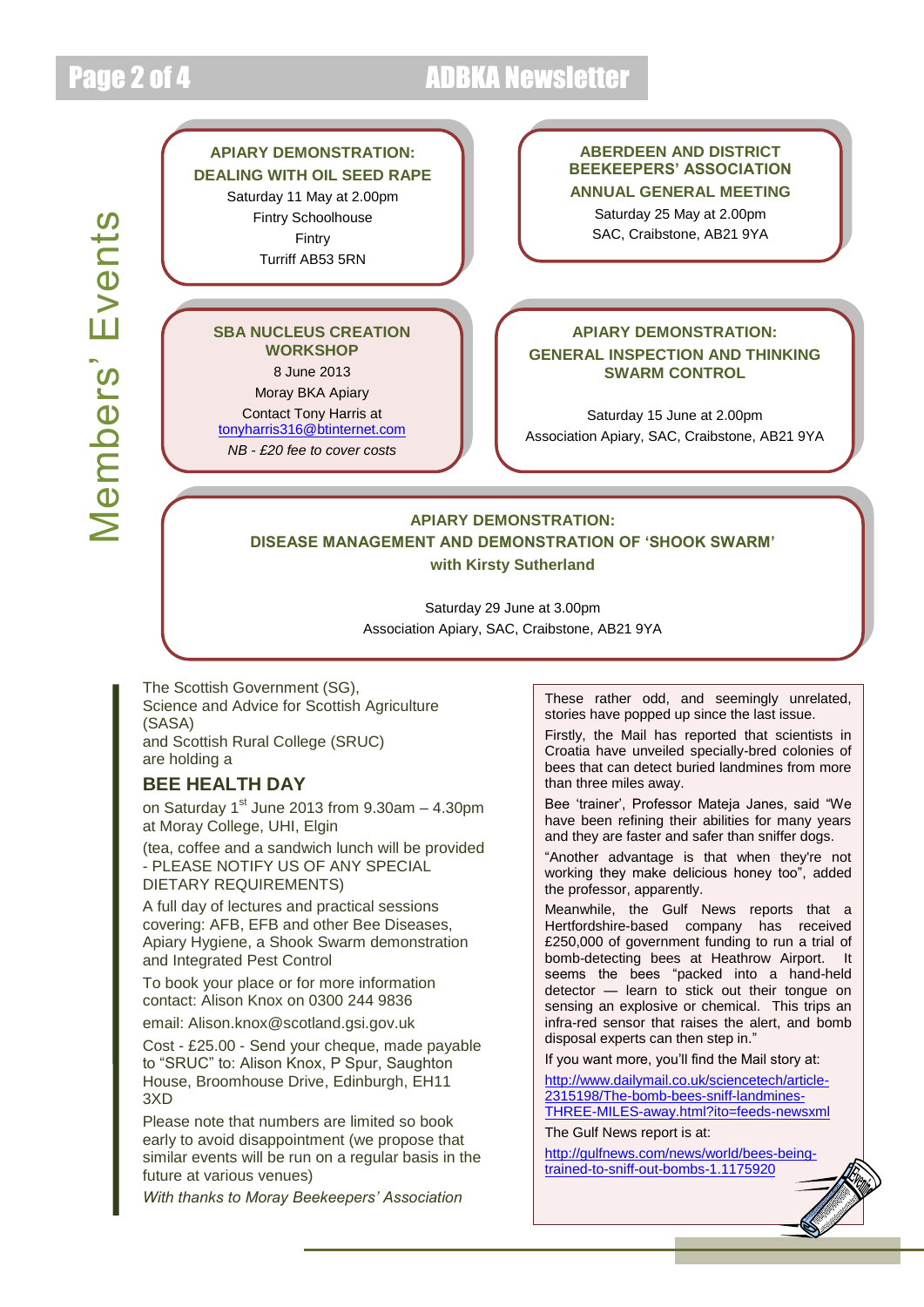

## **Honey Jar Store**



*At the Persley Bridge roundabout, turn onto Laurel Drive. Continue for about half a mile. Look for Laurel Place on your right (it is a semi-circle so take the second entrance into this street).* 

*Now turn left into Laurel Avenue. Danestone Market Garden is signposted, on the left, about 100 yards along.*

The store is open between 6.30pm and 8pm on Wednesday evenings and at other times by arrangement with Sandy Gordon (Tel: 01224 484540).

*For the loan items, a returnable £10 deposit is required, with the maximum length of loan being two weeks.*

Our neighbours in Moray BKA have had a visit from Scottish rural affairs cabinet secretary Richard Lochhead MSP, who officially opened their new training apiary at Birnie. The minister took the opportunity announce a £200,000 support package for Scottish bee farmers who have suffered colony losses as a consequence of the late onset of spring.

You can read how the story was reported by The Scottish Farmer at:

[http://www.thescottishfarmer.c](http://www.thescottishfarmer.co.uk/news/conservation-news/200000-for-bee-keepers.20973734) [o.uk/news/conservation](http://www.thescottishfarmer.co.uk/news/conservation-news/200000-for-bee-keepers.20973734)[news/200000-for-bee](http://www.thescottishfarmer.co.uk/news/conservation-news/200000-for-bee-keepers.20973734)[keepers.20973734](http://www.thescottishfarmer.co.uk/news/conservation-news/200000-for-bee-keepers.20973734)

To find out more about what Moray BKA have been up to, visit [http://www.moraybeekeepers.co.](http://www.moraybeekeepers.co.uk/) [uk/](http://www.moraybeekeepers.co.uk/)



## **PRESS RELEASE**

## **The buzz about swarming**

A new finding about swarming should help beekeepers in managing their bees - and it has been revealed by university researchers evaluating the effectiveness of Vita's [swarm lures.](http://vita-europe.us4.list-manage1.com/track/click?u=55eaf1dfd5ffe33fe0f7c4122&id=b915672b41&e=b9b5df9095) Read more about the research findings [here.](http://vita-europe.us4.list-manage.com/track/click?u=55eaf1dfd5ffe33fe0f7c4122&id=70f600c1e7&e=b9b5df9095) The full research paper is available as a [free download](http://vita-europe.us4.list-manage1.com/track/click?u=55eaf1dfd5ffe33fe0f7c4122&id=ca6facc32d&e=b9b5df9095) from the IBRA Journal.

## **New Varroa control on the way**

Vita has begun the pan-European registration process for HopGuard®, a varroa control treatment that uses natural food-based compounds and is suited for year-round use. The registration process for Europe is expected to be complete in the second half of 2014. You can read more about HopGuard [here.](http://vita-europe.us4.list-manage.com/track/click?u=55eaf1dfd5ffe33fe0f7c4122&id=76f0420a99&e=b9b5df9095)

## **Healthy bees on the move**

Vita chose the British BeeKeepers Association (BBKA) Spring Convention this year to launch an innovative new web application for beekeepers: the online guide to healthy beekeeping. You can access it from all smartphones by pointing your web browser to [www.healthybeeguide.com.](http://vita-europe.us4.list-manage1.com/track/click?u=55eaf1dfd5ffe33fe0f7c4122&id=5143c76d01&e=b9b5df9095)

## **Twittering away!**

Vita has two new Twitter accounts to add t[o @vitaeuropeltd.](http://vita-europe.us4.list-manage.com/track/click?u=55eaf1dfd5ffe33fe0f7c4122&id=15acafdbd4&e=b9b5df9095) The first, [@healthybeeguide,](http://vita-europe.us4.list-manage.com/track/click?u=55eaf1dfd5ffe33fe0f7c4122&id=455e2d96ff&e=b9b5df9095) is a font of knowledge and tips for healthy beekeeping, with some great photos thrown in. The second, [@sdwowen,](http://vita-europe.us4.list-manage.com/track/click?u=55eaf1dfd5ffe33fe0f7c4122&id=3981e13227&e=b9b5df9095) as you may have guessed, is my personal take on all things bee and business related. Today I was proud to be the first on Twitter to break the news of the two-year partial EU ban on three neonicotinoid products in an attempt to protect bees. Get more great news and views by following both accounts today!

We received this press release from Vita (Europe) Ltd. Please note that the ADBKA does not endorse any specific product or supplier.

Members unable to follow the embedded links can contact Vita (Europe) Ltd at:

Vita House, London Street Basingstoke, Hants RG21 7PG United Kingdom Telephone: 01256 473175